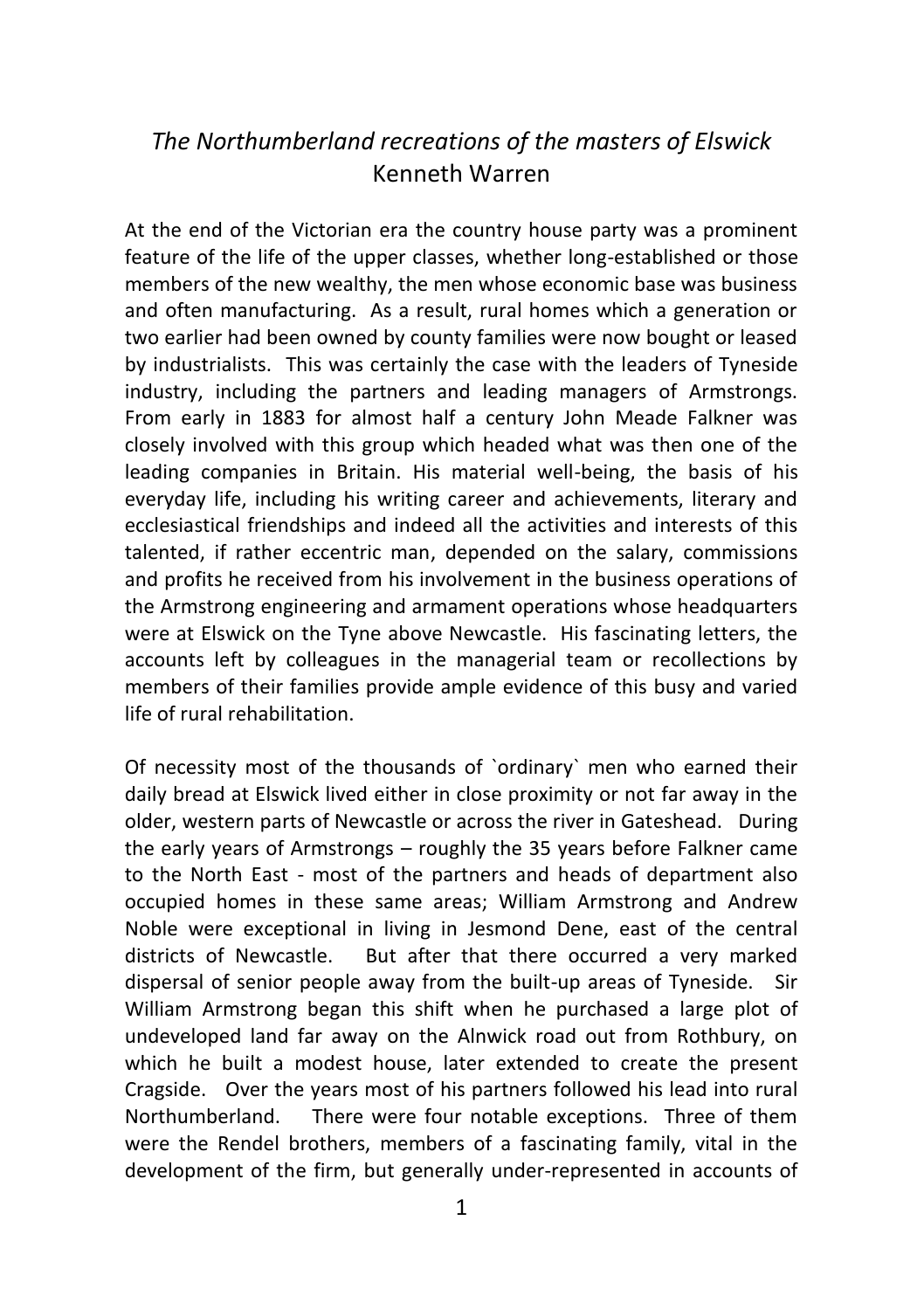its history. Hamilton Rendel, assistant manager and later head of the company`s engineering works, lived throughout his Elswick career on Sydenham Terrace, near the Great North Road, a little way beyond the northern edge of Newcastle`s central business district. His elder brother George eventually moved from Condercum House just off the West Road, first to London and then to a villa on the Bay of Naples. The middle brother Stuart owned a number of houses in London, in other parts of south east England and in Provence. Throughout his life he was a multiple home owner. The other important exception was John Meade Falkner, who when he moved from the places in which he lived on Tyneside, chose not Northumberland but the ecclesiastical setting of Palace Green, Durham. Why was there such a strong centrifugal tendency, and what did its generally strong Northumberland emphasis mean for the way of life of the masters of Elswick - including Falkner?



**A gun mounting shop at Elswick c.1905**

The vital motivation of those who sought refuge from Tyneside was to leave behind the hard, often incessant pressures of the everyday working environment. Falkner sometimes romanticised Elswick, but in his earlier days at least he felt the burden of his new role as company secretary there. In February1889 he mentioned to John Noble that the work was `getting rather beyond me`. A few weeks later, trying to explain his `heterodox` behaviour in starting out on a boating trip along the Thames on Good Friday, he pointed out that : `...the stern necessity of Elswick has led me to look upon any day out of the works as a great chance – and not to be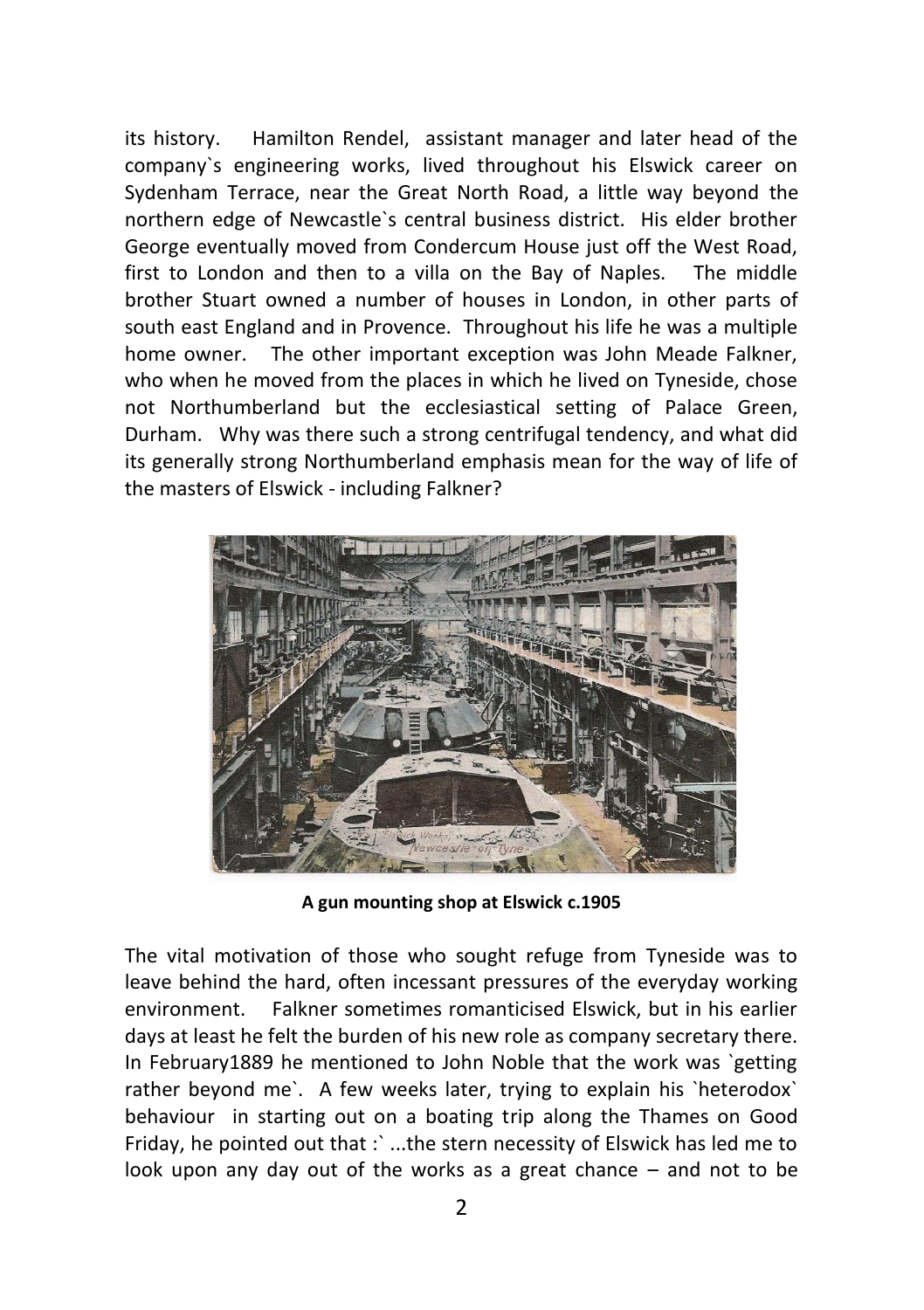wasted...<sup>'</sup>(1) After he had served as secretary for 15 years and had recently become a director, he again referred to the pressures of the daily routine: `It is one unceasing operation from the moment one gets there till very late in the evening....No one, except those actively and daily engaged at Elswick knows anything of the daily anxieties and the daily strain...`. (2)

A second incentive for seizing any opportunity to get away from Tyneside was closely related to the first - to escape the environmental pollution with which the operations not only of Armstrongs but of numerous other industrial activities seemed to have indelibly stamped the area. There was a striking contrast between this industrial district and the character of most of the countryside beyond. As a topographical writer of the time pointed out: `To those people who have only seen the River Tyne from the three great bridges which connect Gateshead with Newcastle, it`s very name can be suggestive of nothing but grinding industrialism, carried on in an atmosphere of gloom and grime`. But in fact, apart from this relatively small part of the county, the course of the Tyne - and of the other rivers in the region – was through a `country which is wild and romantic, pastoral and picturesque, past ancient castles and houses, and through more than one old town of historic association`. It was this wonderland of rural Northumbria which provided the setting within which most Elswick partners either bought new homes or, as with those most closely connected with Falkner as friends rather than just as workday colleagues, rented houses to use as weekend retreats or holiday homes. There Falkner shared in their richly diverse recreational and leisure life. (3)

The late nineteenth century was a uniquely favourable time for weekend retreats to the countryside by wealthy industrialists. It was a time of depression in agriculture and rent income from land had fallen. In such circumstances landowners were happy to lease out fine houses to men whose income and wealth was derived from manufacturing rather than farming. Not until the early years of the 20th century did the advance of the motor car begin to breakdown the general isolation of the countryside, but already main line railways, and in the last decades of the Victorian age, the building of rural branch lines, created large tracts of more accessible land. The movement of the controllers of Elswick into rural Northumberland broadly followed these railway corridors, the particular places chosen by them being located within relatively easy reach of stations on the rural rail network which led on to the connections through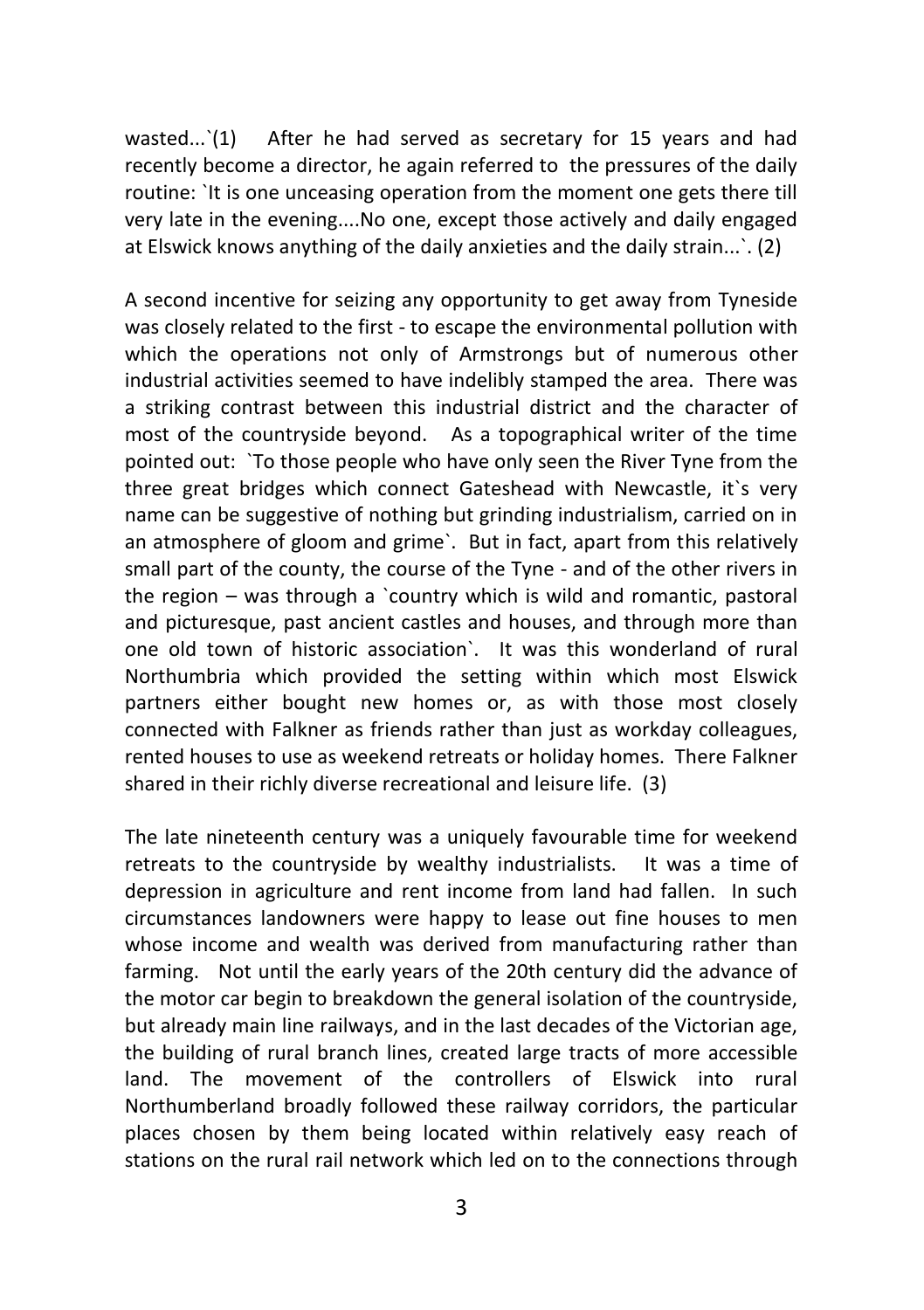to Newcastle. Some, like the Cruddas family, chose to be near the Border Counties Railway up the North Tyne valley or, as with John Noble, close by the Newcastle to Carlisle main line. The focus of the developments involving Falkner was either the Morpeth – Scots Gap – Rothbury line, or the later branch which linked Alnwick to Wooler and the Scottish border towns.



 Falkner seems to have spent Morthumberland | good deal of time at Lord Armstrong`s great house and estate of Cragside. Since 1870 this had been only a few minutes coach drive from Rothbury station, the terminus of the short line from Scots Gap.

 In November 1892 he wrote a short note – mailed from Elswick works - to Watson Armstrong,Lord Armstrong`s nephew and later his heir. The message was character istic of Falkner`s interests and it throws light on the position he had already achieved in the firm and among its principals: `When I was stopping at Cragside **Railways and selected rural homes** last, I left a book called the  **in Northumberland** Colleges of Oxford; I think in the Library. It is a shiny

dark blue cloth book. Could you tell your butler to send it in to me here? It would be very kind if you would and I am sorry to bother you by leaving my belongings about`. (4) Probably it was at Cragside that he met and wooed the daughter of the retired artillery expert and governor of Gibraltar, Sir John Adye. Evelyn was sister to Winifred who in 1889 had become Watson Armstrong`s wife. Falkner and Evelyn waited 10 years before they too were married.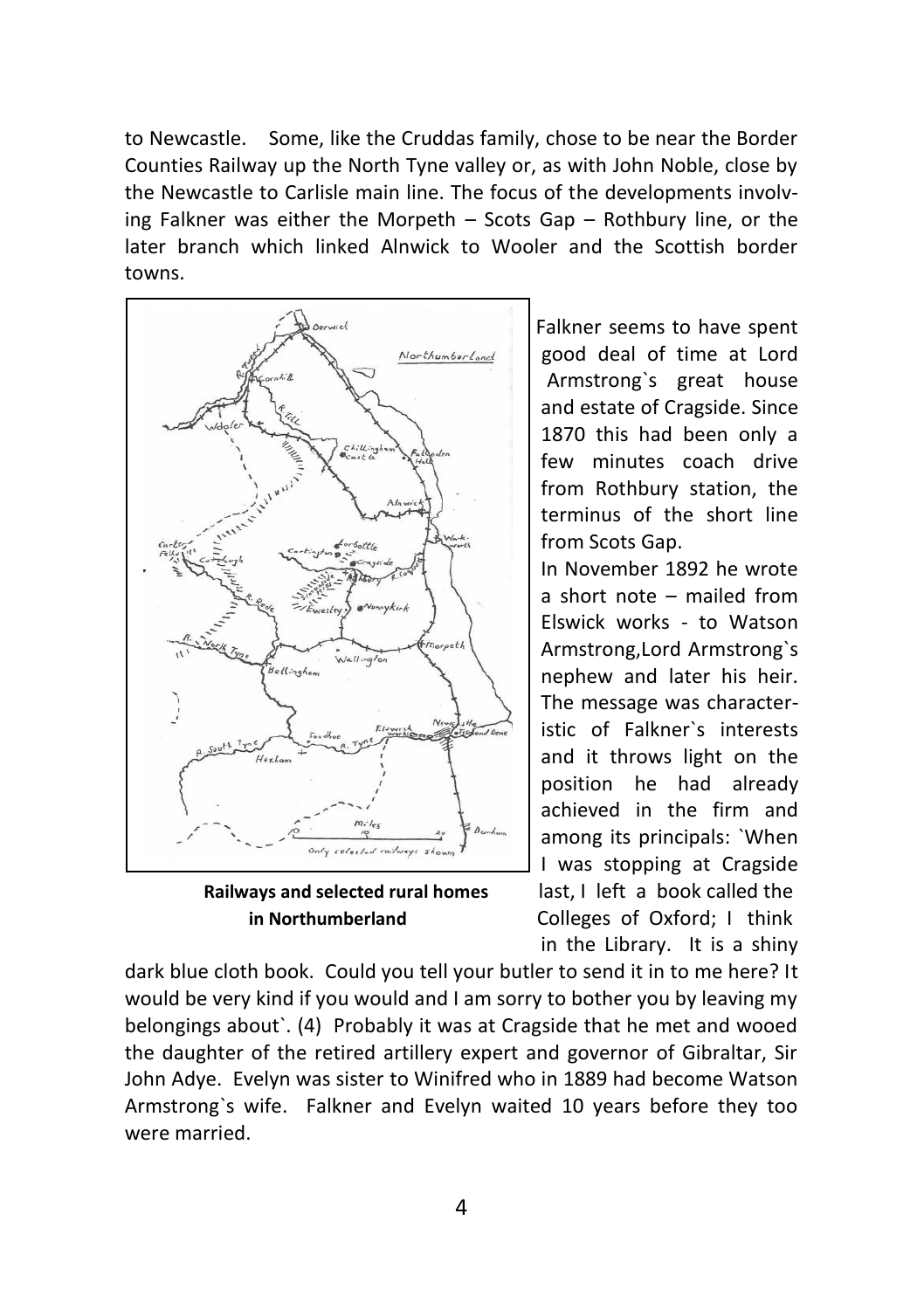Apart from occasional visits to Cragside, Falkner`s Northumberland recreation centred on three houses each of which in turn was leased by Andrew Noble, managing director of Elswick, who from the first days of 1883 had been his private employer as tutor to two of his sons. From the late `80s Noble was also his senior colleague at Elswick. Falkner rapidly became what he remained throughout his life, a treasured friend of all members of the Noble family.

Cartington Castle, which Armstrong had rescued from complete decay by financing a partial restoration, had been Noble`s country retreat in the late `60s and `70s before Falkner came to the North. After this Noble leased in turn Lorbottle Hall north of the Coquet, Nunnykirk Hall to the south of the Simonside Hills, and Chillingham Castle much further north and east.



In her memoirs, published late in her very long life, Margery Noble, Andrew`s wife, wrote of Lorbottle as the place in which they had enjoyed the happiest times of their lives. (5) An early reference to Falkner`s association with this house dates from late winter 1883, only a little more than two months after his selection as John Noble`s tutor. John was at Eton but had not been working well. Andrew Noble wrote to his son that he had heard from his head of house, HJE Luxmoore, who `....thinks you might work better away from home, but if you will promise me on your word to

**JMF at Lorbottle with the Noble women folk** work hard and to Mr Falkner`s satisfaction I think not a bad plan would be for you and Mr Falkner to go to Lorbottle straight away and stay there until the exam...'. (6) After John became an undergraduate at Balliol, Falkner coached his younger brother, Philip, who had only been 12 when he joined the household. He was soon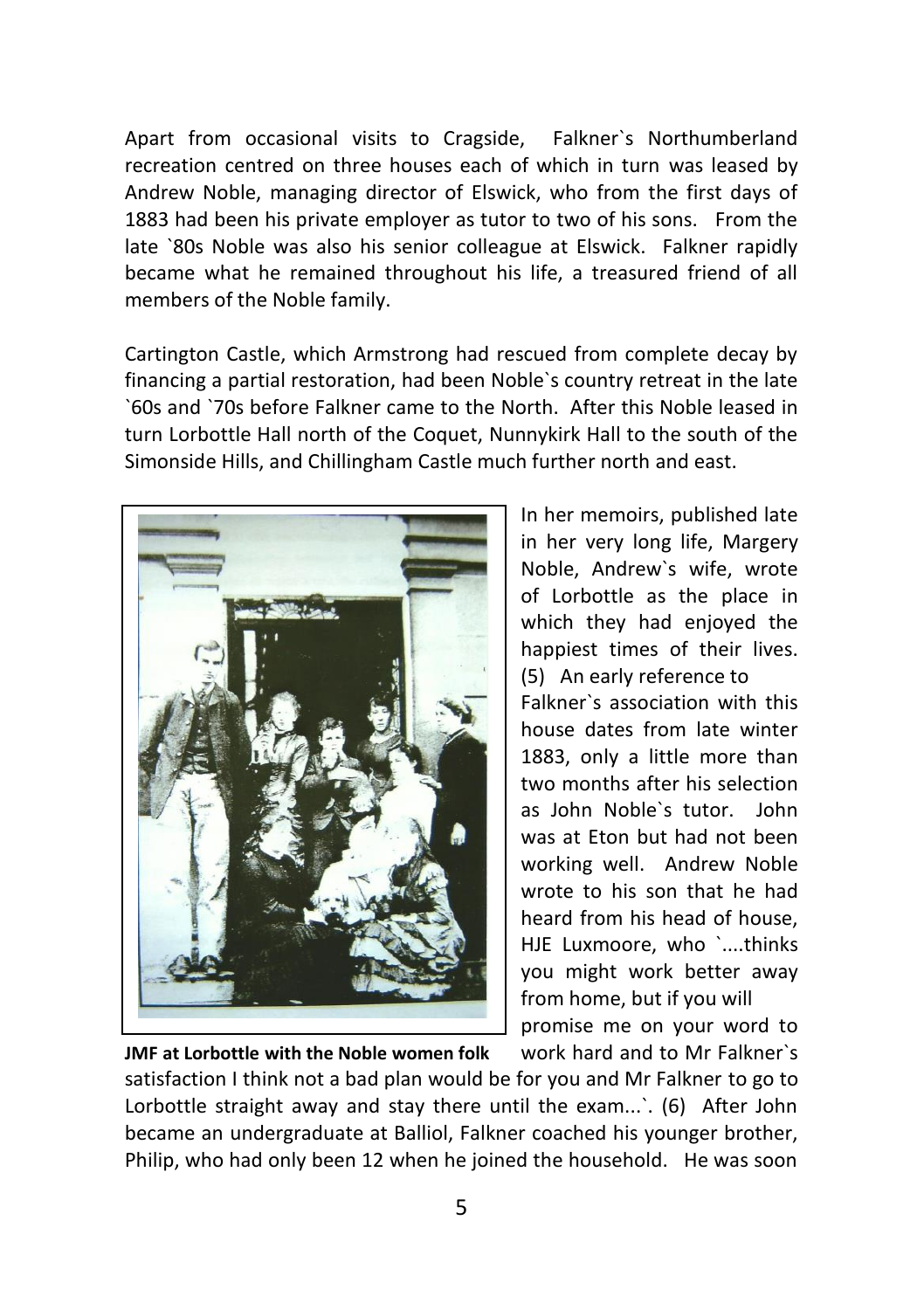advocating a Lorbottle-based programme of tutored work for this new pupil. (7)

Nunnykirk Hall lay in a part of the valley of the river Font described by a contemporary as `very beautiful and romantic`. The house was an `imposing stone building of great elegance and simplicity with a fine prospect to the south`. For men whose everyday business was on Tyneside it had the added attraction of being only a short drive from Ewesley station on the railway from Rothbury to Scots Gap and on from there on to Morpeth and Tyneside. `The Early Train`, a poem written for the family in summer 1890 by Alfred Cochrane and Philip Noble, concerned the Ewesley train – which left the station at 3.10 am.

Between 1900 and 1907 Noble leased Chillingham Castle from the Tankerville family, and after that moved on at last to his own great estate at Ardkinglas on Loch Fyne. By this time the motoring age had begun. It brought with it not only a new freedom of location, but flexibility in terms of time - it is said that on one occasion Sir Andrew arrived at Ardkinglas only to receive news from the works that made him instruct his driver to turn round at once and drive him back to Tyneside. A richly diverse life was enjoyed in the various Northumberland houses.

Sport was a major interest in the rural life of the senior staff at Elswick. Armstrong set the pattern with his passion for fishing in the fine trout stream of the Coquet and by shooting across the extensive moorlands of the Cragside estate. Sir William was a quiet, retiring individual, but Andrew Noble seems to have gained his recreation from the strains of everyday work, as he did everything else, with unremitting commitment and enthusiasm. One who obviously knew him well wrote after his death, `...he kept his own love of games under very rigid control`, but this same writer also recorded that Noble played racquets [squash] to the age of 60 and real tennis until he was 80. In 1895 he built a tennis court at Jesmond Dene House. (8)

Apparently all male members of Sir Andrew Noble`s family fished and shot. Two photographs from the early days of Falkner`s association with them seemed to highlight the fact that as a newcomer, he had no part in the manly sport of shooting. Eventually he participated in much of the recreation, but another new member of the firm, a man with close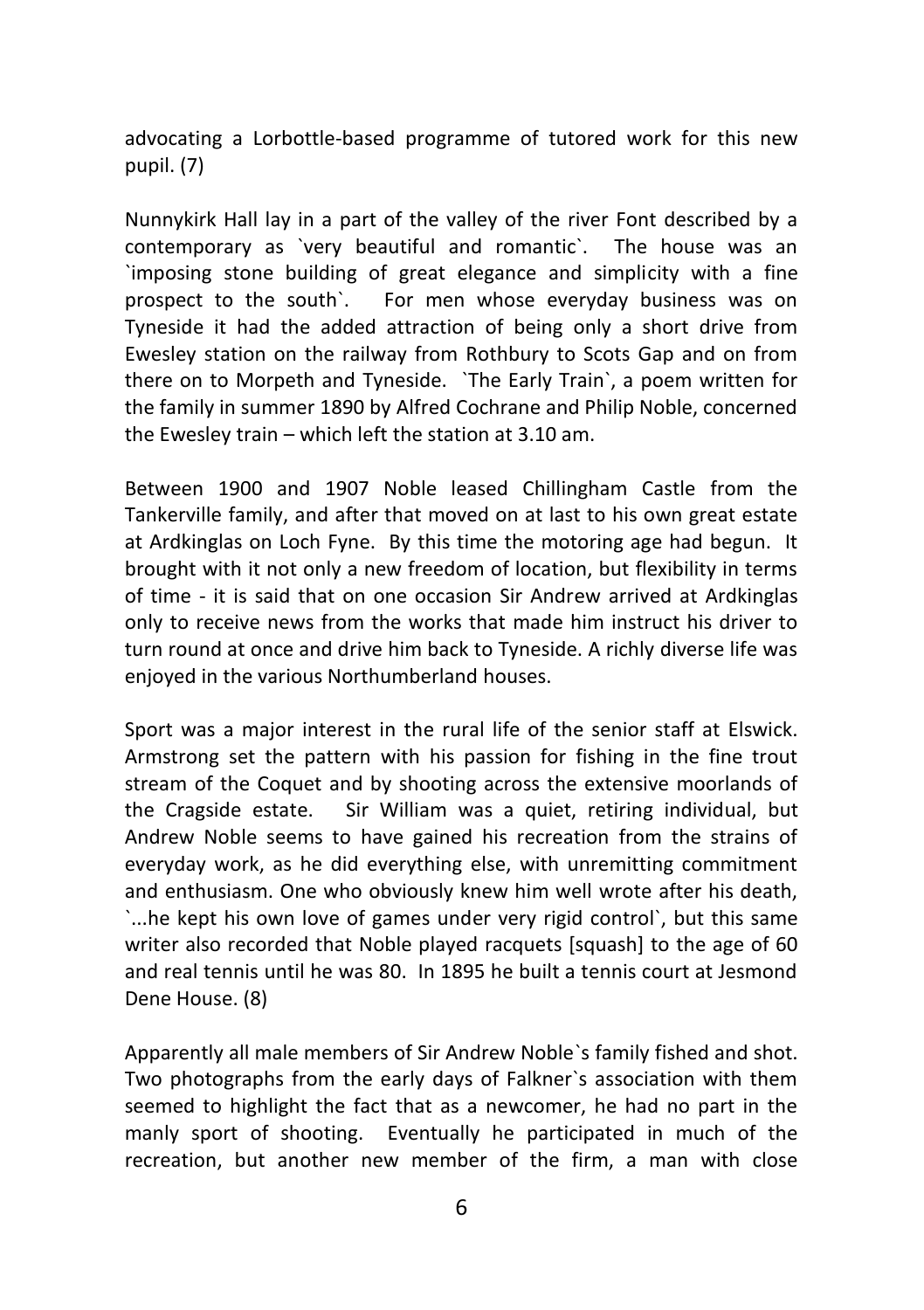contacts with the Nobles over a much longer time span, and who shared many of Falkner`s interests, was also a much more distinguished sportsman. Alfred Henry John Cochrane like Falkner was the son of a clergyman, and was seven years his junior. While at Repton he had played first class cricket for Derbyshire and football for Derby County. He went up to Hertford some years after Falkner. Cochrane was chosen, apparently by Falkner who visited Oxford expressly to interview him, to join Armstrong Mitchell and Company in a senior secretarial capacity. (9) When Falkner became a director in 1901 Cochrane replaced him as company secretary. Although he did not become a director until 1921, Alfred Cochrane was from an early stage part of the inner circle of the Nobles, whose younger daughter Ethel he married in 1895. He took part in the sporting life of both the firm and of the local area, playing minor county cricket for Northumberland. Over many years he contributed to The Times on sporting subjects. His stories and light verse were also largely concerned with sport. (EV Lucas included 9 of his poems in his 1927 anthology The Joy of Life. All but two of them involved sport or country ways. (10))

Having arrived by rail in the Northumbrian countryside, Elswick businessmen were like everyone else dependent on traditional forms of transport, such as walking, or the use of horses and carriages, or on the new mobility provided by the bicycle. Then as now the wild rural areas of the county provided a wonderful setting for walking. When George Noble – the oldest of the Noble sons, and the only one without either direct involvement in Armstrongs, or, unlike Philip in other aspects of the regional economy - published the Birds of Jesmond Dene he dedicated it to his younger sister, by then Ethel Cochrane ` an ideal companion on many delightful rambles over the Northumberland moors`. In letters written during his early years in the region, Falkner made a number of references to walking with `Mr Rendel`, meaning Hamilton, the only one of the three brothers involved with Armstrongs who was both unmarried and lived to the end of his life in the North East. Generally guests of Armstrong and of the Nobles seem to have been good walkers. In late June 1886, writing to John in Oxford, Falkner reported a recent visit to Nunnykirk. [His account was written in a more or less ordinary flowing script for as yet he had not yet adopted the distinct calligraphy which was soon to become his regular form. The letter was addressed from Jesmond Dene House, though it used notepaper from the Elswick Ordnance Department]. He had been a member of a Whitsuntide house party which had included Andrew Noble,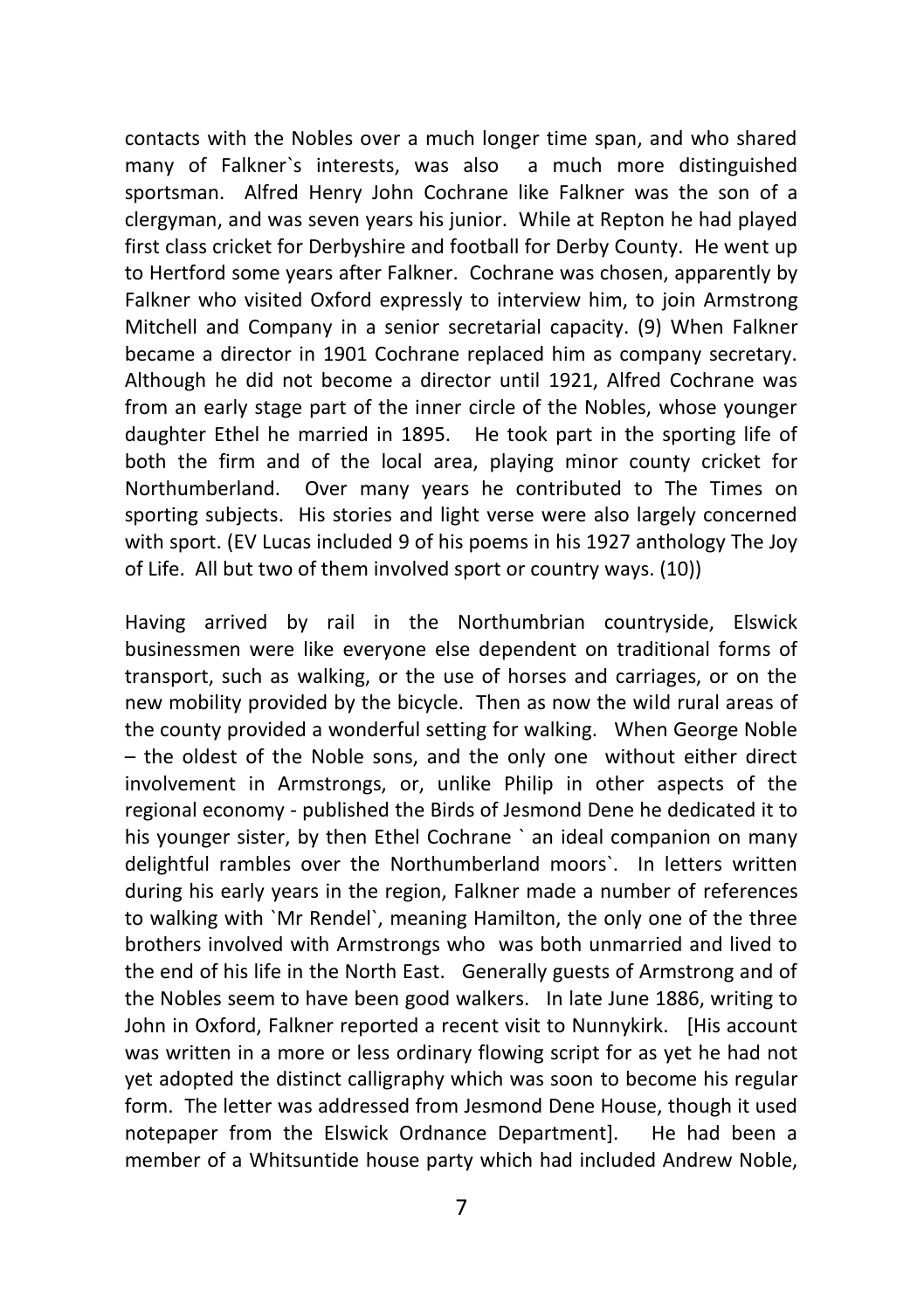Rendel, Majoribanks, a senior member of the works staff, and also for a day or two Philip Watts, who had recently succeeded William White as Armstrong`s chief naval architect. "We all walked over to Fallowlees on Sunday – a very long walk and we did not hit the tarn [The map uses the form Fallowlees `Lough`] – however a shepherd came to our assistance and showed us where it lay." George Noble had joined them for part of the time, and it was under his leadership that the walkers behaved in a way which would nowadays be regarded as ecologically unacceptable and probably illegal: `We found any amount of seagull eggs and George got 4 young birds which we brought home – 2 have since died...` George had also found 2 plovers' nests. (11)

The rapid advance of `bicycling` had made available not only another mode of travel but also of recreation. As an undergraduate Falkner had cycled widely in and around the Thames valley, visiting churches, houses and estates. At that time he and his friends had ridden `high` bicycles or even tricycles, but during the 1880s the ancestor of the present style of bicycle made rapid headway, and at the end of the decade the pneumatic tyre became dominant. We know that Andrew Noble cycled – in summer 1901, when almost 70, he had a near fatal accident when riding alone near Chillingham - but the only specific reference to Falkner riding in this area seems to have involved an emergency of a different and less critical kind. In May 1888 Lilias Noble told John that their father had missed the train during the last week and that they had therefore driven all the way between Tyneside and Nunnykirk: but, she added: `Mr Falkner bicycled. It was damp both days`. (12) There were sports or pastimes for most weathers.

Perhaps the most widely spread country sport was shooting, though after his early days with the family Falkner seems not to have been keen on this - or even, perhaps, to have been involved at all. Yet he had reported favourably on his experience on a visit to Lorbottle, even managing to convey the impression that he had found it congenial. The guests at that time had included Hamilton Rendel and the future Lord Cairns – who `....shot rifles all the time we were there. It seemed very good sport, and I enjoyed marking`. (13) When applied to bird life the results could be appalling. Late in February 1887 Andrew Noble listed for John the record of the recent shooting season: `The total game shot this year is as follows –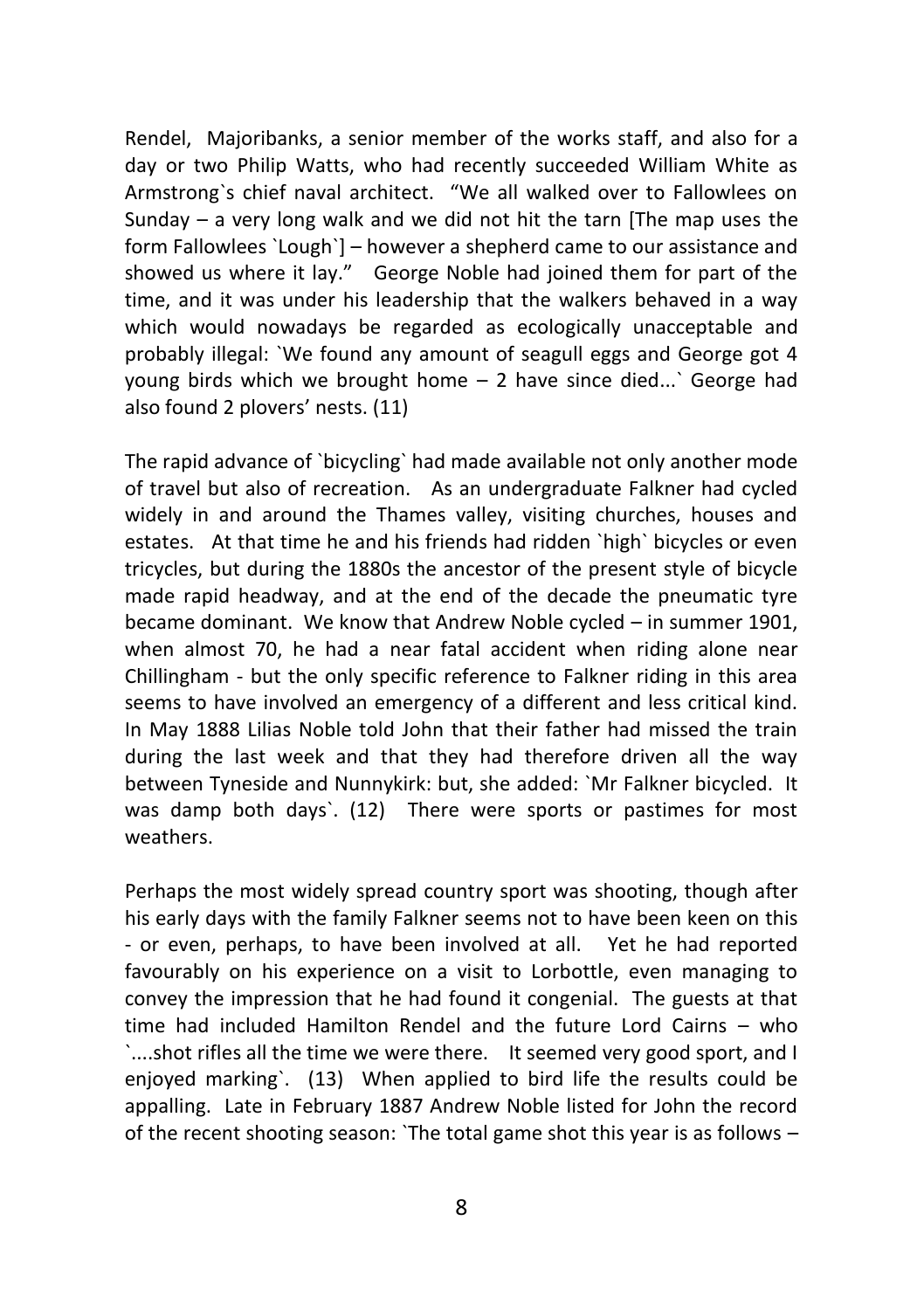723 partridges, 173 pheasants, 150 hares, 1,259 rabbits, 60 woodcock, 21 snipe, 972 grouse, 125 others  $-$  grand total 3,483 $\degree$  (14)

Fishing was a prominent interest. While at Nunnykirk, which Falkner reported was `looking very lovely`, he and Hamilton Rendel had fished in the Font. They '...tried the stream diligently for fish with fly - but unsuccessfully. I used worm one day and got two good ones and one fairish one. Mr Thornton Trevelyan [a name which Falkner spelled Trevifian] who had come over one day from Netherwitton Hall told them that `one might as well fish on a road as in the stream, except 2 or 3 days after a fresh [i.e a freshet]and then it was very good and his boys often took 7 dozen in a day`. (15)

Tennis and cricket were of great importance in the recreational menu of the Noble country houses. Lawn tennis was at this time making great advances as its rules were being formulated. Falkner played in his early years of involvement with the Noble family. For instance at Lorbottle in April 1885 he and Saxton Noble took on Andrew Noble and Walter Singer. He reported the result to John Noble `...we achieved a brilliant coup by losing 6 games to 1`. A month later they were again at Lorbottle. This time it was wet, but bad weather was not allowed to interrupt play: `All the morning it rained in torrents. However we played tennis through it all. The game was after all not at all bad – swimming was at a great premium and we dived to pick up the balls`. (16)

From his early days as a tutor, Falkner encouraged John Noble to take an interest in cricket. He seems to have been keen himself, in June 1884 recording he had been to Nottingham to see the Australians play. Next spring Andrew Noble went so far as to put Falkner`s name down for membership of the Rothbury Cricket Club. (17). He reported in some detail how the game had gone in their house parties - when the numbers involved were augmented by drawing men or boys from the local area. He described his own role in a game played in July 1888. This match with Tynemouth had `proved a greater fiasco than you had anticipated...`: they had `not so bad a team when it came to the scratch` but the wicket had turned out to be very difficult `and we had a total collapse`. `I was not so bad myself`, being in a long time for 4, the second best score`! `The ball that bowled me broke on the leg side and took the off bail [and] I think would have beaten a good many people`. (18)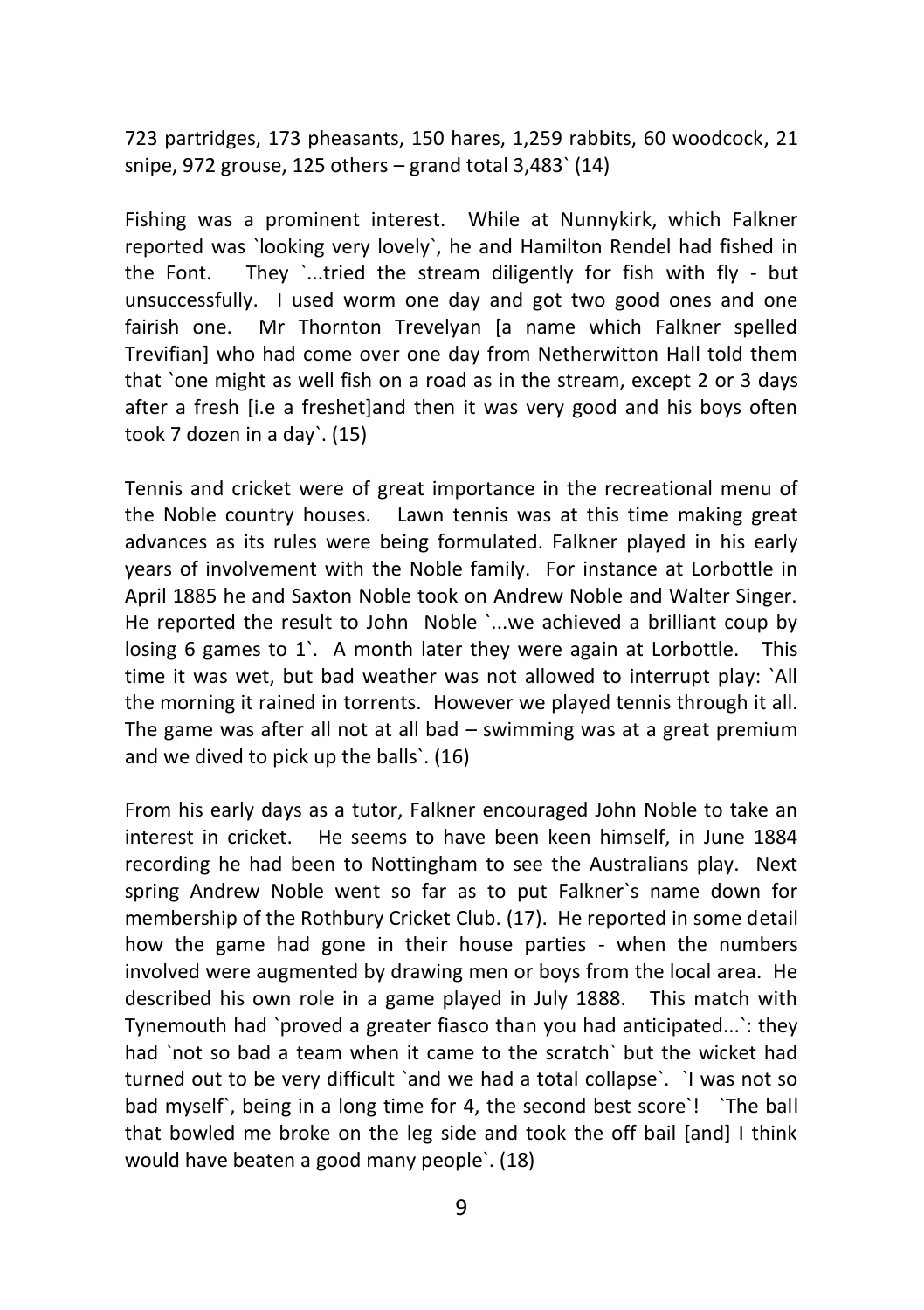

**Cricket team led by Andrew Noble (Falkner on his right)**

Lorbottle and Nunnykirk seem to have been the two places in which Falkner played a leading role in the Noble family`s recreational life. In later years things changed. From the early 1890s his own home was in Durham; in October 1899 he married Evelyn and was soon making new friends in the very different societies of the cathedral and university. Colleagues who had shared his weekends in Northumberland were moving on – Watts left the firm for the Admiralty in autumn 1901; Hamilton Rendel died a year later; Saxton Noble became Armstrong`s London representative and soon lived there, and by July 1902 John Noble had married. Falkner sometimes visited the Nobles` country retreats, and Henry Newbolt spoke warmly of the contribution which he and Cochrane made to his own visits to Chillingham.(19) Much of the glory of the early days had passed, but hosts of happy memories remained. When the lease of Lorbottle, the first of the Northumberland homes he had known was given up at the end of the 1885 season, Falkner had composed a `Farewell to Lorbottle Hall`, `home of homes happiest`. His verse celebrated `long summer days, and the long round of pleasure` - the beauties of nature, but also `shooting, the fishing, the cricket and tennis, the riding and painting, the music and song`. (20)

At the end of Falkner`s life, Cochrane`s younger brother, Wilfred, who became a director in the 1920s, wrote an obituary notice for the Armstrong Whitworth Record (21). It celebrated Falkner`s cultural